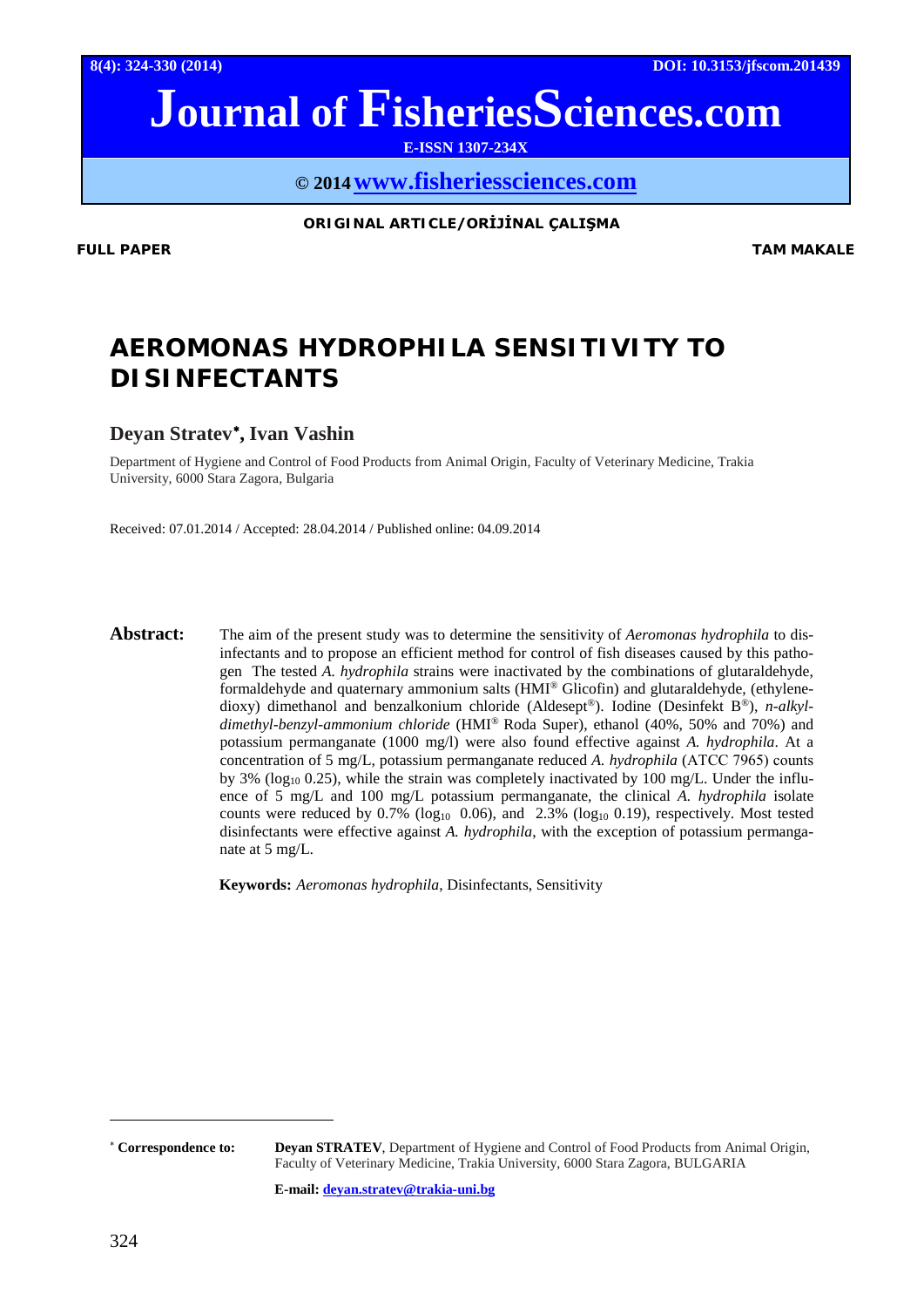#### **Öz:** *Aeromonas hydrophila***'nın Dezenfektanlara Duyarlılığı**

Bu çalışmanın amacı *Aeromonas hydrophila*' nın dezenfektanlara karşı duyarlılığının belirlenmesi ve söz konusu patojenden kaynaklanan balık hastalıklarının kontrolüne etkin bir öneri getirmektir. Deneylerde kullanılan *A. hydrophila* suşları glutaraldehit, formaldehit ve dörtlü amonyum tuzları (HMI® Glicofin) kombinasyonu ile glutaraldehit, (etilendioksi) dimetanol ve benzalkonyum klorit (Aldesept®) kombinasyonu ile inaktif hale gelmiştir. İyodin (Desinfekt B®), *n-alkali-dimetil-benzil-amonyum klorit* (HMI® Roda Super), etanol (%40, %50 ve %70) ve potasyum permanganat (1000 mg/L) de *A. hydrophila*'ya karşılı etkili olmuştur. 5 mg/L konsantrasyonunda kullanıldığında, potasyum permanganat *A. hydrophila* (ATCC 7965) koloni sayısını %3 ( $log_{10}$  0.25) azaltırken, 100 mg/L konsantrasyonunda suslar tamamen inaktive olmuşlardır. 5 mg/L ve 100 mg/L potasyum permanganat konsantrasyonlarının etkisi altında klinik *A. hydrophila* suşlarının koloni sayısı sırasıyla %0.7 (log<sub>10</sub> 0.06) ve %2.3 (log<sub>10</sub>) 0.19) azalmıştır. 5 mg/L konsantrasyonundaki potasyum permanganat dışında deneylerde kullanılan dezenfektanların birçoğunun *A. hydrophila*'ya karşı etkili olduğu tespit edilmiştir.

**Anahtar Kelimeler:** *Aeromonas hydrophila*, Dezenfektanlar, Duyarlılık

#### **Introduction**

Bacteria from the genus *Aeromonas* belong to the *Aeromonadaceae* family. They are Gramnegative facultatively anaerobic rods, oxidase and catalase positive (Parker and Shaw, 2011). Janda and Abbott (2010) classify aeromonads into two large groups. The one includes psychrophilic, immotile species as *A. salmonicida*, and the other – motile mesophils as *A. hydrophila*. Aeromonads naturally inhabit aquatic environments and cause disease in cold-blooded, warmblooded animals and humans (Igbinosa et al., 2012). *A. hydrophila-*caused fish diseases include dermal ulceration, haemorrhagic septicaemia, red sore disease, red rot disease, and scale protrusion disease (Cipriano er al., 1984). *A. hydrophila*  causes substantial economic losses due to high mortality and poor quality of produce (Ibrahem et al., 2008). According to Aoki (1999) most cultured and wild freshwater fish species as brown trout (*Salmo trutta*), rainbow trout (*Oncorhynchus mykiss*), chinook salmon (*Oncorhynchus tshawytscha*), ayu (*Plecoglossus altivelis*), carp (*Cyprinus carpio*), channel catfish (*Ictalurus punctatus*), clariid catfish (*Clarias* batr*a*chus), Japanese eel (*Anguilla japonica*), American eel (*Anguilla rostrata*), gizzard shad (*Dorosoma cepedianum*), goldfish (*Carassius auratus*), golden shiner (*Notemigonus crysoleucas*), snakehead fish (*Ophicephalus striatus*) and tilapia (*Tilapia nilotica*) are sensitive to this pathogen. The adequate hygiene, periodic drying and disinfection of pools are important for prevention of *A. hydrophila-*induced fish diseases.

Disinfectants are products destroying or inhibiting microbial growth, used for treatment of surfaces or objects (McDonnell and Russell, 1999). Aeromonads are sensitive to sodium hypochlorite, quaternary ammonium salts, iodoform, 2-chlorophenol and glutaraldehyde (ICMSF, 1996). Alcohols are effective antimicrobial agents. They exhibit a rapid broad-spectrum antimicrobial activity against vegetative forms of bacteria, viruses and fungi but do not possess sporocidic effect (McDonnell and Russell, 1999). The investigations of the efficiency of potassium permanganate for control of *A. hydrophila* infections are few. *In vitro* investigations on the sensitivity of *A. hydrophila* to potassium permanganate are necessary prior to evaluate its efficacy in fish (Schrader et al., 2013). According to McDonnell and Russell (1999) glutaraldehyde is an important dialdehyde used for disinfection. It possesses a broad spectrum of activity against bacteria and their spores, fungi and viruses. Formaldehyde is a highly reactive chemical interacting with proteins, DNA and RNA (McDonnell and Russell, 1999), and benzalkonium chloride is a broad-spectrum disinfectant used in aquaculture (Tonguthai, 2000). Gottardi (1991) affirms that iodine exhibits a rapid bactericidal, fungicidal, tuberculocidal, virucidal and sporicidal effect. It penetrates rapidly in microbes and attacks key groups of proteins. Quaternary ammonium compounds are irreversibly bound to phospholipids and proteins of cell membranes, thus reducing their permeability (Maris, 1995).

The aim of the present study was to determine the sensitivity of *Aeromonas hydrophila* to disinfectants and to propose an efficient method for control of fish diseases caused by this pathogen. To this end, the sensitivity of two *Aeromonas hydrophila* strains to six disinfectants at various concentrations was tested.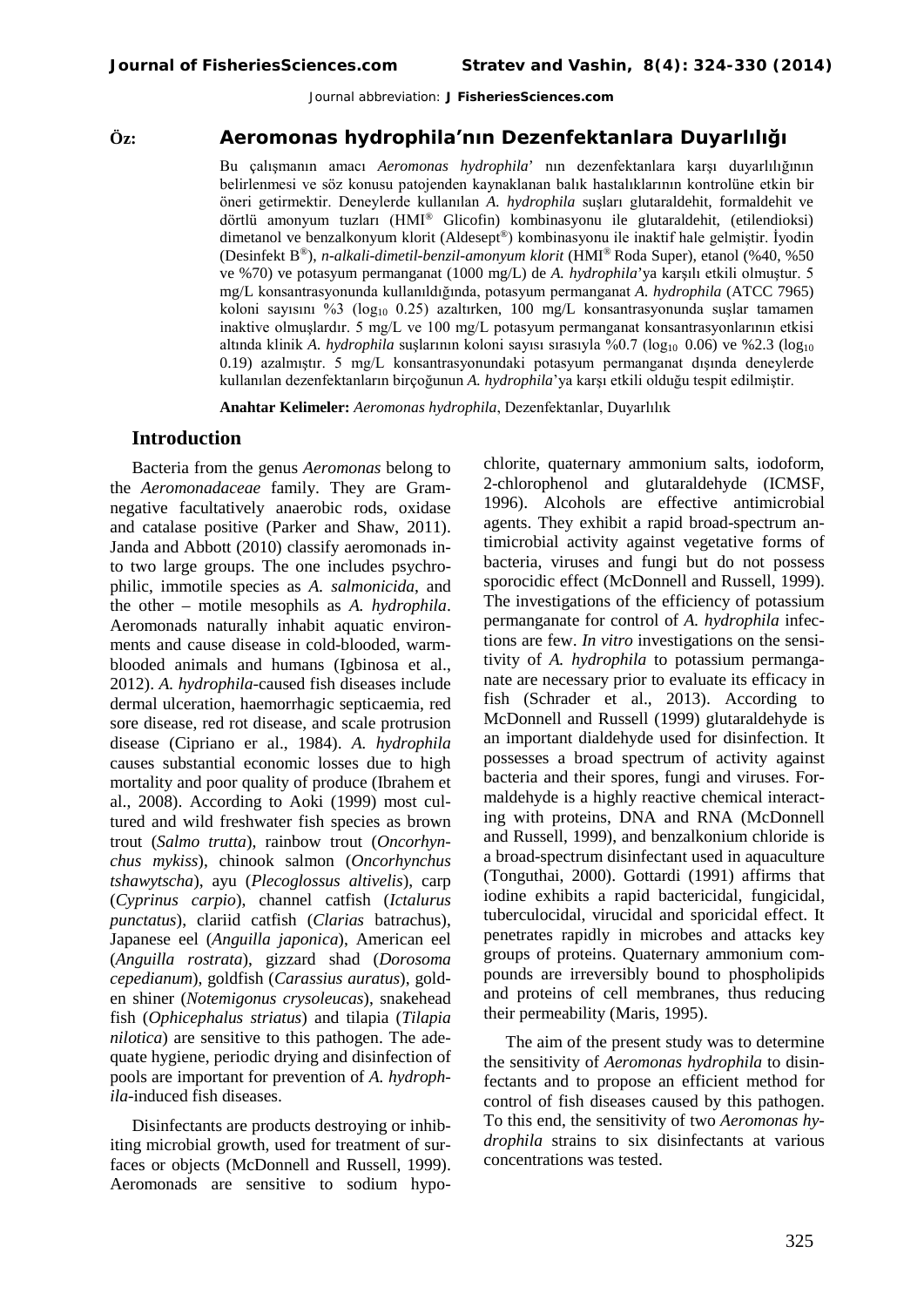### **Materials and Methods**

#### **Disinfectants**

Disinfectants, tested concentrations and exposure times used in this research are presented in Table 1. Working solutions are prepared *ex tempore* in sterile distilled water.

#### **Bacterial cultures**

One reference (ATCC 7965) and one clinical *A. hydrophila* strain were used. The reference strain was purchased by the National Bank for Industrial Microorganisms and Cell Cultures, Sofia, Bulgaria. The clinical isolate originated from a silver carp with haemorrhagic septicaemia and was kindly provided by National Reference Laboratory on Fish, Mulluscs and Crustacean Diseases, Sofia, Bulgaria. They were stored in a freezer and inoculated on soybean casein digest broth (Merck, Germany) prior to the experiment at 28°C for 24 h. Then the strains were inoculated on soybean casein digest agar (Merck, Germany) and incubated at 28°C overnight. Bacterial suspensions with density  $log_{10} 8.32$ cfu/mL for both the reference and the clinical strains were then prepared.

#### **Experimental design**

The sensitivity of experimental *A. hydrophila* strains to disinfectants was determined as per Mainous et al. (2011). One hundred µl of bacterial suspension were pipetted in sterile Eppendorf tubes. To each tube were added either 0.9 mL sterile phosphate-buffered saline with pH 7.2 (control) or working solutions of tested disinfectants. After exposure time was over, 100 µL of each  $bacterial$  suspension + disinfectant mixture were transferred in tubes containing 9.9 mL sterile phosphate-buffered saline (pH 7.2) and inverted for inactivation of the respective disinfectant. Tenfold dilutions and inoculations on GSP agar (Merck, Germany) were then performed. Petri dishes were incubated in a thermostat at 28°C for 24 hours and colonies were counted. The control sample was run after 6 hours, corresponding to the longest time of exposure to one of tested disinfectants. The experiment was conducted at

room temperature  $(22^{\circ}C)$ . The log reduction measure of efficacy was calculated as per Eryilmaz and Akin  $(2007)$  as followed:  $log_{10}$ reduction =  $log_{10}$  pre-disinfection count – log10 disinfection count. A log reduction value of 5 or higher was accepted as indicating a satisfactory bactericidal activity.

### **Results and Discussion**

The results for the sensitivity of experimental *A. hydrophila* strains to tested disinfectants are presented in Table 2 and Table 3. Table 2 shows that the combination glutaraldehyde, formaldehyde and quaternary ammonium salts (HMI® Glicofin) and glutaraldehyde, (ethylenedioxy) dimethanol and benzalkonium chloride (Aldesept<sup>®</sup>) inactivated completely  $(100\%$ ,  $log_{10}$ 8.32) *A. hydrophila* (ATCC 7965). Iodine (Desinfekt В®), *n-alkyl-dimethyl-benzyl ammonium chloride* (HMI® Roda Super), ethanol (40%, 50% and 70%) and potassium permanganate (1000 mg/L) were also effective against *A. hydrophila* (ATCC 7965) achieving a complete inactivation  $(100\%, \log_{10} 8.32)$ . At a concentration of 5 mg/L, potassium permanganate reduced *A. hydrophila* (ATCC 7965) bacterial counts by  $3\%$  (log<sub>10</sub>) 0.25), whereas at 100 mg/L, inactivated completely the reference strain  $(100\%, \log_{10} 8.32)$ .

The clinical *A. hydrophila* strain was also sensitive to tested disinfectants (Table 3). HMI® Glicofin, Aldesept®, Desinfekt В®, HMI® Roda Super, ethanol (40%, 50% and 70%) and potassium permanganate (1000 mg/L) were 100% effective against the strain and inactivated it completely  $(100\%$ ,  $log_{10} 8.32)$ . Five mg/L potassium permanganate reduced the counts of the clinical *A.*   $hyd$ rophila isolate by  $0.7\%$  (log<sub>10</sub> 0.06), and at concentration of 100 mg/L – by 2.3% ( $log_{10}$ ) 0.19).

The control sample exhibited a reduction by  $0.8\%$  (log<sub>10</sub> 0.07). Aquaculture species are extensively developing and thus, diseases in them are among the most significant challenges. Motile aeromonads are considered as important etiological agents of fish diseases (John and Hatha, 2013). *A*. *hydrophila* caused diseases are among the most devastating in freshwater fish species, manifested with acute or chronic signs and high death rates. Medicated feeds and water treatment are necessary for control of diseases caused by motile aeromonads (Schrader et al., 2013).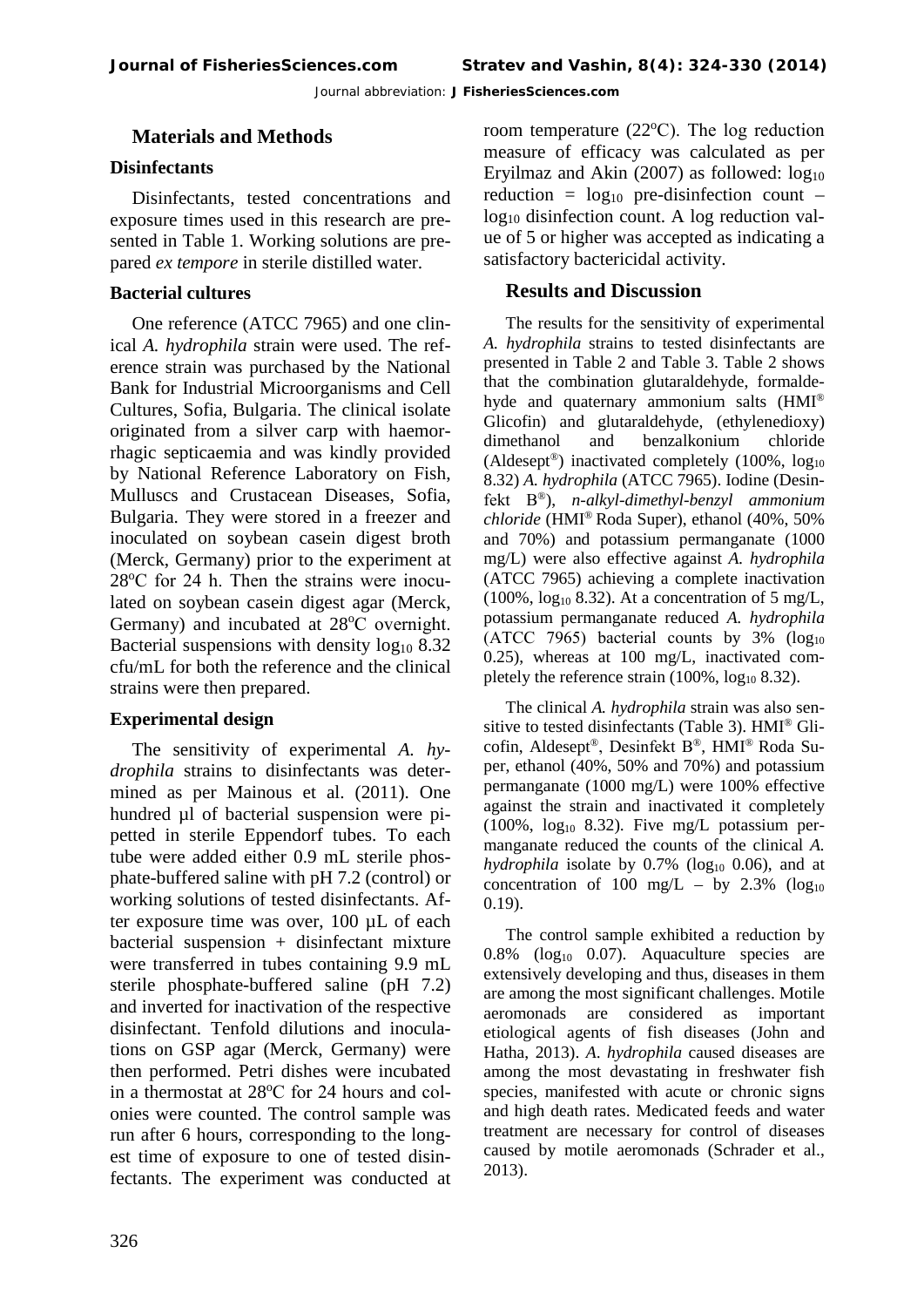| Trade name                                    | Active ingredient(s)                                                  | <b>Concentration</b> | <b>Exposure time</b> |  |
|-----------------------------------------------|-----------------------------------------------------------------------|----------------------|----------------------|--|
| $HMI^{\circledR}$ Glicofin <sup>1</sup>       | Glutaraldehyde<br>Formaldehyde<br>Quaternary ammonium salts           | $1.5\%$              | 6 hours              |  |
| <b>HMI<sup>®</sup> Roda Super<sup>1</sup></b> | n-alkyl-dimethyl-benzyl-<br>ammonium chloride                         | $0.5\%$              | $10 \text{ min}$     |  |
| Desinfekt B®1                                 | <b>I</b> odine                                                        | 1.25 %               | 6 min                |  |
| Aldesept <sup>®1</sup>                        | Glutaraldehyde<br>(Ethylenedioxy) dimethanol<br>Benzalkonium chloride | $1\%$                | $30 \text{ min}$     |  |
| <b>Ethanol</b>                                |                                                                       | 40 %                 | 1 min                |  |
|                                               | Ethanol                                                               | 50 %                 |                      |  |
|                                               |                                                                       | 70 %                 |                      |  |
| <b>Potassium</b><br>permanganate <sup>2</sup> |                                                                       | $5 \text{ mg/L}$     |                      |  |
|                                               | Potassium permanganate                                                | $100 \text{ mg/L}$   | 5 min                |  |
|                                               |                                                                       | $1000$ mg/L          |                      |  |

#### **Table 1.** Disinfectants tested in the study

<sup>1</sup>The working solution and exposure time are according the manufacturer's recommendations.

<sup>2</sup> The concentrations are recommended by Noga (1996).

| <b>Disinfectant</b>               | <b>Concentration</b> | <b>Bacterial counts</b><br>after the exposure<br>$log_{10}$ cfu/mL | Reduction, % | Log reduction |
|-----------------------------------|----------------------|--------------------------------------------------------------------|--------------|---------------|
| <b>HMI<sup>®</sup></b> Glicofin   | 1.5 %                |                                                                    | 100          | 8.32          |
| <b>HMI<sup>®</sup> Roda Super</b> | $0.5\%$              | O                                                                  | 100          | 8.32          |
| Desinfekt $B^{\circledR}$         | 1.25 %               | 0                                                                  | 100          | 8.32          |
| $Aldesept^{\otimes}$              | $1\%$                |                                                                    | 100          | 8.32          |
| <b>Ethanol</b>                    | 40 %                 |                                                                    | 100          | 8.32          |
|                                   | 50 %                 |                                                                    | 100          | 8.32          |
|                                   | 70 %                 |                                                                    | 100          | 8.32          |
| <b>Potassium</b><br>permanganate  | $5 \text{ mg/L}$     | 8.07                                                               | 3            | 0.25          |
|                                   | $100 \text{ mg/L}$   |                                                                    | 100          | 8.32          |
|                                   | $1000$ mg/L          |                                                                    | 100          | 8.32          |
| Control                           |                      | 8.25                                                               | 0.8          | 0.07          |

#### **Table 2.** Sensitivity of *A. hydrophila* (ATCC 7965) to tested disinfectants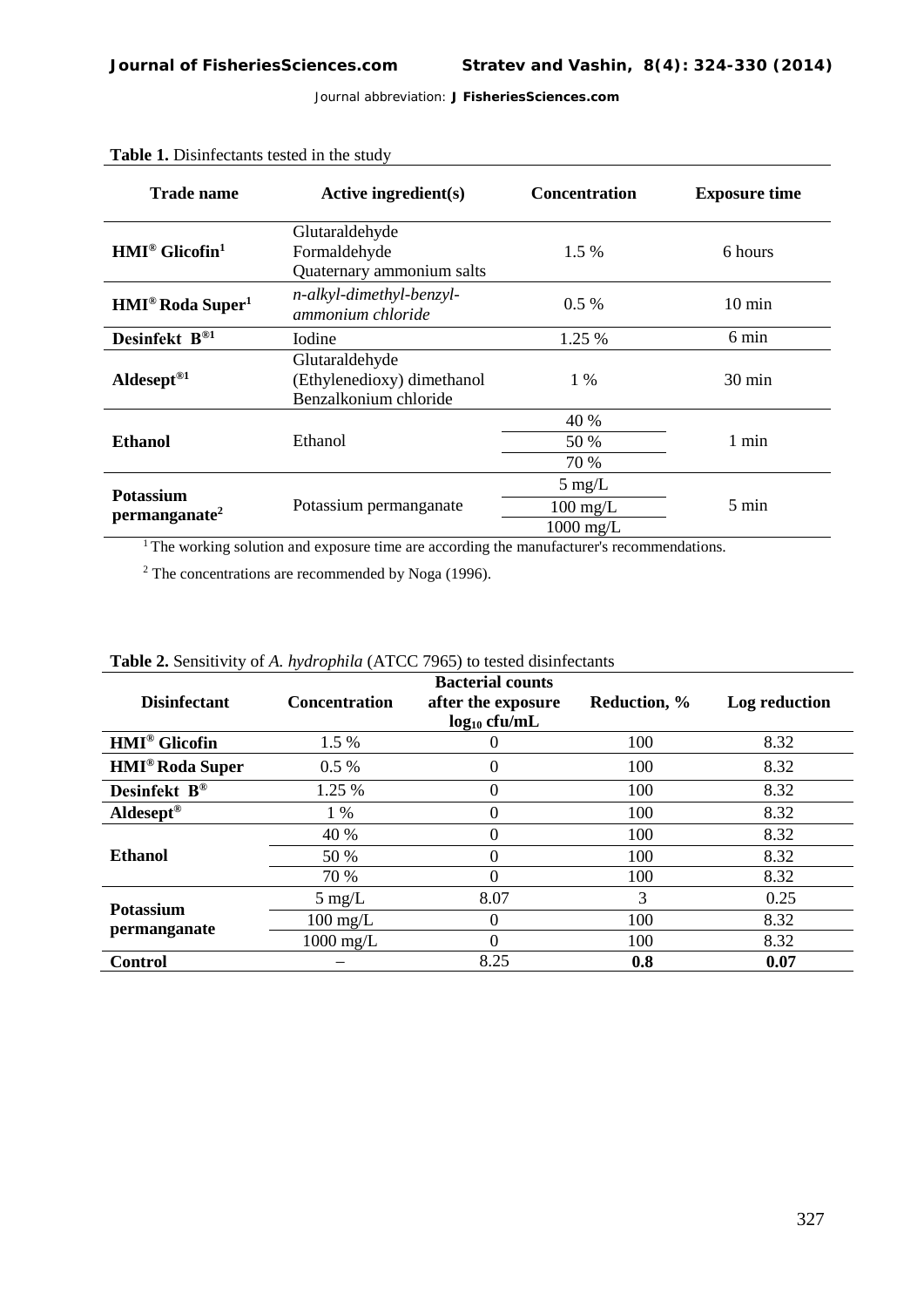| <b>Disinfectant</b>               | <b>Concentration</b> | <b>Bacterial counts</b><br>after the exposure<br>$log_{10}$ cfu/mL | <b>Reduction</b> , % | Log reduction |
|-----------------------------------|----------------------|--------------------------------------------------------------------|----------------------|---------------|
| <b>HMI<sup>®</sup></b> Glicofin   | 1.5 %                |                                                                    | 100                  | 8.32          |
| <b>HMI<sup>®</sup> Roda Super</b> | $0.5\%$              | $\theta$                                                           | 100                  | 8.32          |
| Desinfekt $B^{\circledR}$         | 1.25 %               | 0                                                                  | 100                  | 8.32          |
| Aldesept <sup>®</sup>             | $1\%$                | 0                                                                  | 100                  | 8.32          |
| Ethanol                           | 40 %                 | $\theta$                                                           | 100                  | 8.32          |
|                                   | 50 %                 |                                                                    | 100                  | 8.32          |
|                                   | 70 %                 |                                                                    | 100                  | 8.32          |
| Potassium<br>permanganate         | $5 \text{ mg/L}$     | 8.26                                                               | 0.7                  | 0.06          |
|                                   | $100 \text{ mg/L}$   | 8.13                                                               | 2.3                  | 0.19          |
|                                   | $1000 \text{ mg/L}$  | 0                                                                  | 100                  | 8.32          |
| <b>Control</b>                    |                      | 8.25                                                               | 0.8                  | 0.07          |

**Table 3.** Sensitivity of clinical *A. hydrophila* strain to tested disinfectants

We have studies the efficacy of several disinfectants available as commercial products at concentrations and exposure times recommended by the manufacturers. They contained one or several active ingredients as glutaraldehyde, formaldehyde and quaternary ammonium salts (HMI® Glicofin), *n-alkyl-dimethyl-benzyl-ammonium chloride* (HMI® Roda Super), iodine (Desinfekt В®), glutaraldehyde, (ethylenedioxy) dimethanol and benzalkonium chloride (Aldesept®). Goni-Urriza et al. (2000) have tested the sensitivity of 12 *А. hydrophila*, 22 *A. sobria* and 104 *A. caviae* strains to glutaraldehyde. Most strains were destroyed at 0.02%. For 6 of tested strains, including 4 *А. hydrophila*, the minimum bactericidal concentrations range was from 0.04% to 0.16% glutaraldehyde. Esteban et al. (1999) demonstrated that 2% glutaraldehyde was effective against *А. hydrophila*. Similar results were reported by Мainous et al. (2011). In their study, *А. hydrophila* was found to be sensitive to 2% glutaraldehyde solution after 1 min exposure. Palumbo and Buchanan (1988) observed that *А. hydrophila* was sensitive to 1-min exposure to 0.125% glutaraldehyde at 25°C. According to Tonguthai (2000) formaldehyde could be used for disinfection at concentrations of 0.001-0.0015%, and for disinfection of hatcheries –0.02% are recommended. Benzalkonium chloride exhibits bactericidal and fungicide effects at concentrations between 0.0001% and 0.000125% or as baths at concentration of 0.02% for 30 min. The combinations of glutaraldehyde, formaldehyde and quaternary ammonium salts (1.5% solution of HMI® Glicofin) and glutaraldehyde, (ethylenedioxy) dimethanol and benzalkonium chloride (1% solution of Aldesept®) destroyed completely the experimental *А. hydrophila* strains.

Potassium permanganate is a strong oxidiser with a marked oxidation effect through the MnO4 - ions. During organic matter oxidation (bacteria or fish tissues), MnO<sub>4</sub> ions are reduced to  $MnO<sub>2</sub>$ , which is relatively no-toxic, insoluble and biologically unavailable (Lasier et al., 2000). In our study, 5 mg/L potassium permanganate was found ineffective against the tested *A. hydrophila* strains. Schraderet et al. (2013) established a minimum inhibitory concentration of potassium permanganate of 158 mg/l. According to our results, the reference *A. hydrophila* (АТСС 7965) strain was destroyed by 100 mg/L potassium permanganate. On the opposite, for the clinical *A. hydrophila* isolate, potassium permanganate at 100 mg/L was not effective and only reduced the bacterial counts by 2.3%. Both tested strains were destroyed by potassium permanganate at a concentration of 1000 mg/L. Other researchers having investigated the antibacterial effect of potassium permanganate against *Aeromonas* spp. Alam et al. (2011) have reported that concentrations of 15, 20 and 30 mg/L had no effect against the microbial agent.

Mainous et al. (2011) reported that 30%, 50% and 70% ethanol destroyed *A. hydrophila* for 1 min. Our results were similar, as both tested *A. hydrophila* strains were killed by ethanol at 40%, 50% and 70% after a minute.

Tonguthai (2000) outlined that iodine was commonly used for disinfection of hatcheries and pools at a dose of 0.0001-0.0005%. Palumbo and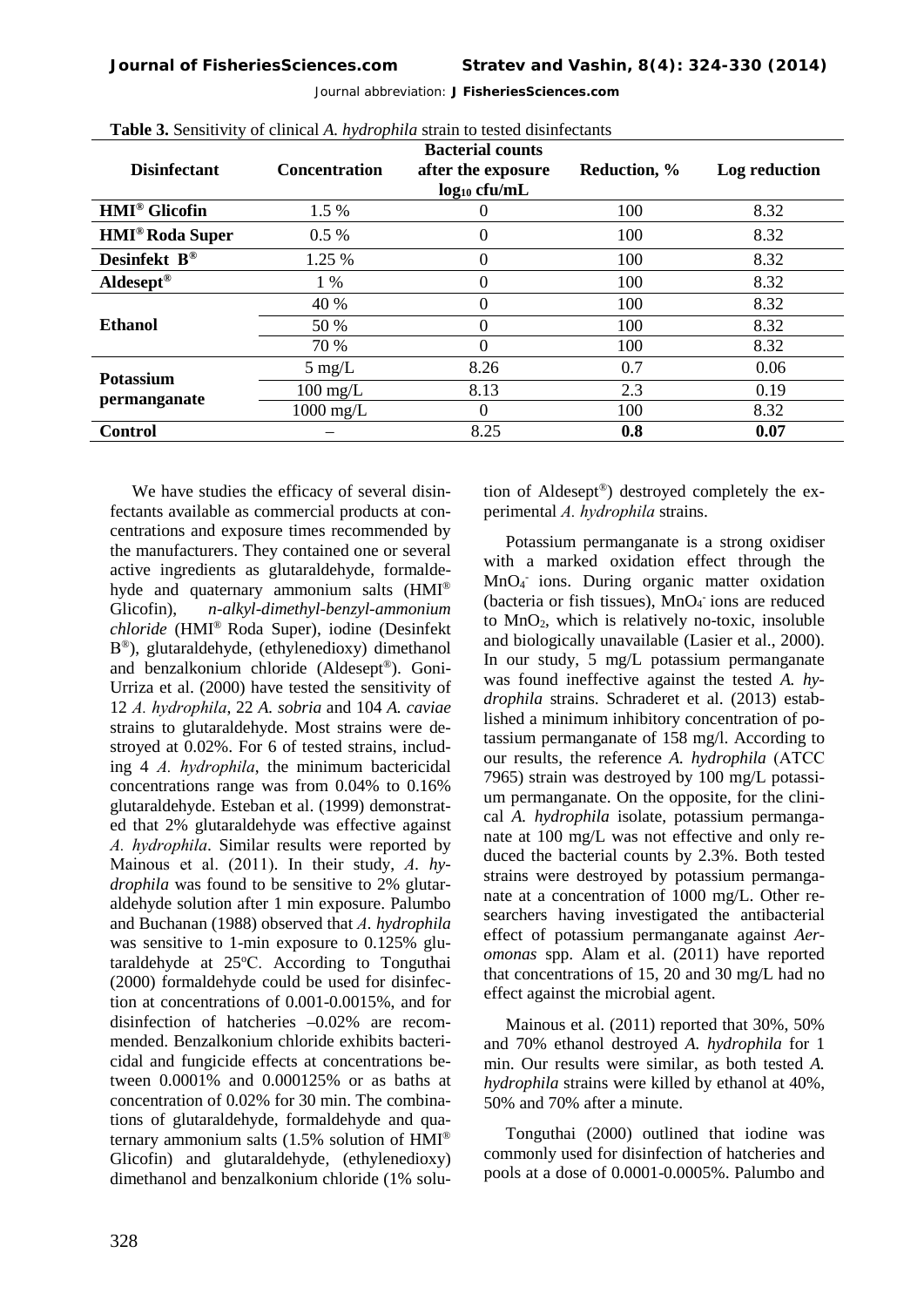Buchanan (1988) observed that 0.001% iodoform inactivated *A. hydrophila* for 10 min at 25°C. In our experiments, we have also confirmed the bactericidal effect of iodine against *А. hydrophila*, by establishing that 1.25% Desinfekt В® inactivated the tested strains for 6 minutes.

Quaternary ammonium salts had a bactericidal effect against *А. hydrophila* at a concentration of 0.008% after 1 min exposure at 25°C (Palumbo and Buchanan, 1988). In the present study, nalkyl-dimethyl-benzyl-ammonium chloride (0.5% solution of HMI® Roda Super) was also found to have a bactericidal effect against the tested *А. hydrophila* strains after 10-min exposure.

In aquaculture, disinfection is used for control of common diseases. It could be a part of routine practice in programmes for biocontrol and prevention of specific diseases. On the other hand, it is used as a routine sanitary measure for reduction of morbidity rates or stamping out at farms. The main principles of disinfection in aquaculture farming include treatment at concentrations and exposure times, sufficient to kill all pathogens. The toxicity of disinfectants is the cause for the ban on their use in open water farming; disnifection is eligible only in hatcheries and storage tanks (OIE, 2010).

#### **Conclusion**

The combinations of glutaraldehyde, formaldehyde and quaternary ammonium salts (HMI® Glicofin) and glutaraldehyde, (ethylenedioxy) dimethanol and benzalkonium chloride (Aldesept®) were effective against *A. hydrophila*. Iodine (Desinfekt B®), *n-alkyl-dimethyl-benzylammonium chloride* (HMI® Roda Super), ethanol (40%, 50% and 70%) and potassium permanganate (1000 mg/L) were also found effective against *A. hydrophila*. At concentration of 5 mg/L, potassium permanganate was not effective in destroying A*. hydrophila* (АTCC 7965), whereas at 100 mg/L, inactivated completely the reference strain. At concentrations of 5 mg/L and 100 mg/L, potassium permanganate was not effective against the tested *A. hydrophila* isolate. The results from the present study could be useful for aquaculture farmers with respect to control *A. hydrophila* diseases in fish.

#### **References**

- Alam, M., Rahman, M.M., Foysal, M.J., Hossain, M.N., (2011). Determination of lethal concentration and antibacterial activity of commonly used disinfectants, *International Journal of Natural Sciences*, **1**(4): 102-105.
- Aoki, T., (1999). Motile Aeromonads (*Aeromonas hydrophila*). In: Woo, P.T.K., Bruno, D.W. (Eds.), Fish diseases and disorders, Volume 3: Viral, Bacterial and Fungal Infections, CABI Publishing, London, 427-453.
- Cipriano, R.C., Bullock, G.L., Pyle, S.W., (1984). *Aeromonas hydrophila* and motile aeromonad septicemias of fish. US Fish and Wildlife Publications, Paper 134.
- Eryilmaz, M., Akin, A., (2007). Comparison of efficacy of some hand antiseptics against meticilline-resistant Staphylococcus aureus, *Türk Mikrobiyoloji Cemiyeti Dergisi*, **37**(3), 161-163.
- [Esteban,](http://www.ncbi.nlm.nih.gov/pubmed?term=Esteban%20J%5BAuthor%5D&cauthor=true&cauthor_uid=10392337) J., [Gadea,](http://www.ncbi.nlm.nih.gov/pubmed?term=Gadea%20I%5BAuthor%5D&cauthor=true&cauthor_uid=10392337) I., [Fernandez-Roblas,](http://www.ncbi.nlm.nih.gov/pubmed?term=Fern%C3%A4ndez-Roblas%20R%5BAuthor%5D&cauthor=true&cauthor_uid=10392337) R., [Molleja,](http://www.ncbi.nlm.nih.gov/pubmed?term=Molleja%20A%5BAuthor%5D&cauthor=true&cauthor_uid=10392337) A., [Calvo,](http://www.ncbi.nlm.nih.gov/pubmed?term=Calvo%20R%5BAuthor%5D&cauthor=true&cauthor_uid=10392337) R., [Acebron, V.,](http://www.ncbi.nlm.nih.gov/pubmed?term=Acebr%C3%B3n%20V%5BAuthor%5D&cauthor=true&cauthor_uid=10392337) [So](http://www.ncbi.nlm.nih.gov/pubmed?term=Acebr%C3%B3n%20V%5BAuthor%5D&cauthor=true&cauthor_uid=10392337)[riano,](http://www.ncbi.nlm.nih.gov/pubmed?term=Soriano%20F%5BAuthor%5D&cauthor=true&cauthor_uid=10392337) F., (1999). Pseudo-outbreak of Aeromonas hydrophila isolates related to endoscopy, *[Journal of Hospital](http://www.ncbi.nlm.nih.gov/pubmed/10392337) Infection*, **41**(4): 313-316.

**doi: [10.1053/jhin.1998.0531](http://dx.doi.org/10.1053/jhin.1998.0531)**

Goni-Urriza, M., Pineau, L., Capdepuy, M., Roques, C., Caumette, P., Quentin, C., (2000). Antimicrobial resistance of mesophilic *Aeromonas* spp. isolated from two European rivers, *Journal of Antimicrobial Chemotherapy*, **46**(2): 297-301.

**doi: [10.1093/jac/46.2.297](http://dx.doi.org/10.1093/jac/46.2.297)**

- Gottardi, W., (1991). Iodine and iodine compounds. In: Block, S. (Ed.), Disinfection, sterilization, and preservation, 4th edn, Philadelphia, 152-166.
- [Ibrahem,](http://cabdirect.org/search.html?q=au%3A%22Ibrahem%2C+M.+D.%22) M.D., [Mostafa,](http://cabdirect.org/search.html?q=au%3A%22Mostafa%2C+M.+M.%22) M.M., [Arab,](http://cabdirect.org/search.html?q=au%3A%22Mostafa%2C+M.+M.%22) R.M.H., Rezk, [M.A., \(2](http://cabdirect.org/search.html?q=au%3A%22Rezk%2C+M.+A.%22)008). Prevalence of *Aeromonas hydrophila* infection in wild and cultured tilapia nilotica (*O. niloticus*) in Egypt. In: Eighth International Symposium on Tilapia in Aquaculture. Proceedings. Cairo, Egypt, 1257-1271.
- ICMSF (International Commission on Microbiological Specifications for Foods), (1996). Microorganisms in foods 5. Microbiological specifications in food pathogens, Blackie